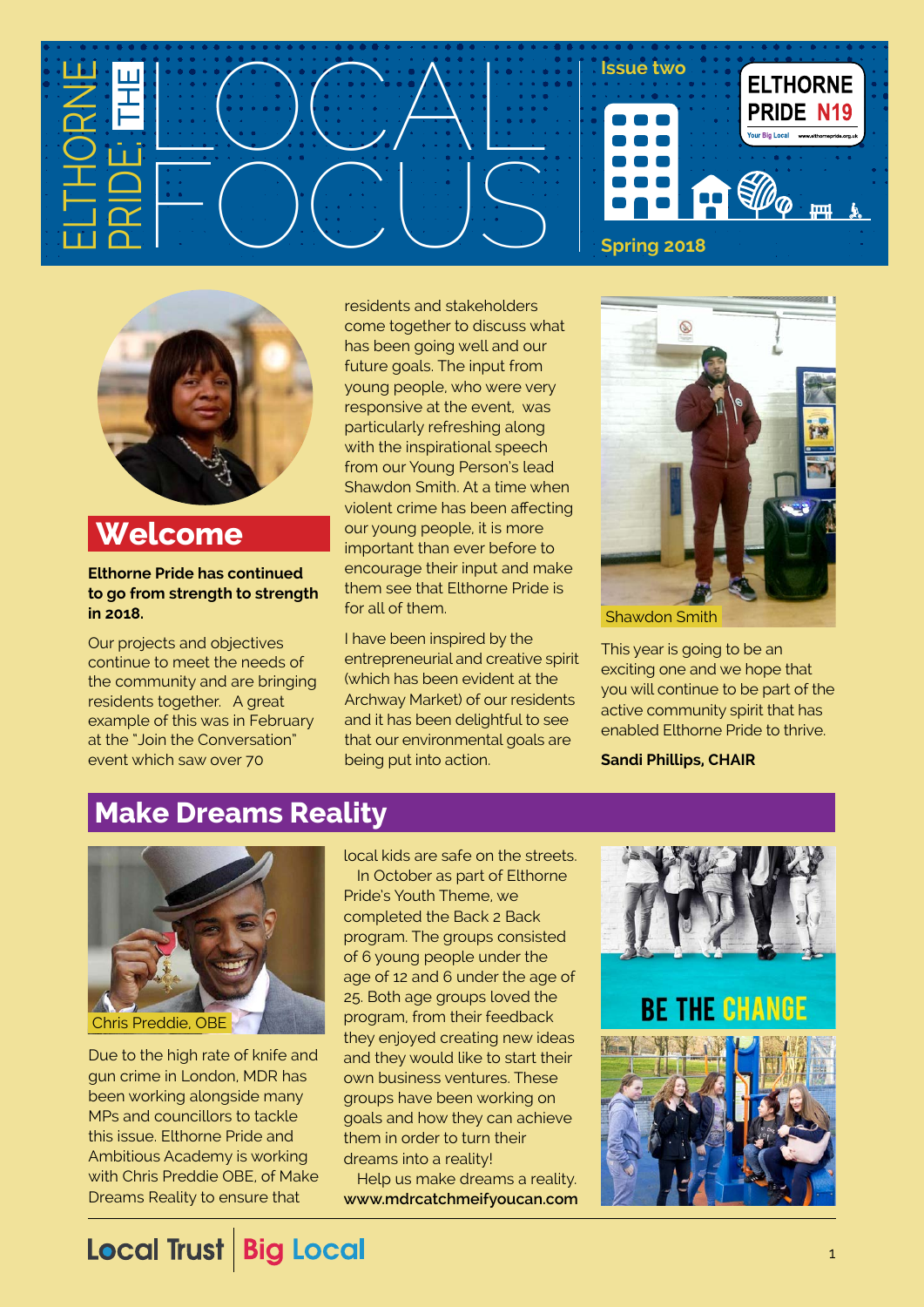

# **Join the Conversation**

Elthorne Pride Big Local hosted its "Join the Conversation" Round-table event on the 20th February 2018 at the St John's Community Centre with over 70 attendees. With refreshments supplied by Mama Gees Caribbean Pop Up restaurants, volunteers and board members were given the opportunity to network, share feedback and reconnect.

The welcome and introduction was undertaken by Sandi Phillips, our Chair who was optimistic and excited about Elthorne Pride's progress and the journey so far. This was reiterated by the distribution of the Annual Report, which showcased many of the important activities that have taken place throughout 2017.



Facilitator of the evening, Morton Patterson, presented a short film called "The Story So Far" which was a great review of our activities and plans for the future. **[\(https://bit.ly/2rxr11x](https://bit.ly/2rxr11x))**



Morton also interviewed one of our Community Chest Fund recipients, Joyful Ahmed, who spoke about her business - Joyful's Candles and the impact that Elthorne Pride has had on her launch. This encouraged other residents to take part and be inspired to try new ideas in terms of enterprise. Morton also gave the floor to Anthony Walters, Co-Founder of Living Space Art School which offers free art classes to older residents on the estate. His passion and enthusiasm for art

shone through and it is clear why his art classes are so popular.

Residents were given the chance to brainstorm their own ideas of what they want to see from Elthorne Pride in the future. What was particularly inspiring was the input from young people, who shared their ideas with gusto. This led on nicely for Shawdon Smith, an Elthorne Pride board member and Youth advocate who gave a closing speech, which was not only inspirational but encouraging with a clear message for us all to focus on the positive to enhance the Elthorne estate.

If you were not able to attend we still want to hear from you. Email us at **[info@elthornepride.org.uk](mailto:info@elthornepride.org.uk)**





#### **Let's celebrate our local community with a taste of the world.**

Sunday 3rd June 12pm-4pm on the green in front of the Royal Oak Pub on St Johns Way.

The Big International Lunch is a chance to sit down with the people we live alongside but rarely have the time to talk to. It is easy to share conversations when you share food, so holding a Big Lunch is a great way to connect with each other.

This is the perfect opportunity to get together with your neighbours.

Elthorne Pride is such a diverse place to live and we will be celebrating our community by having dishes to eat from around the world.

Whether you are Elthorne Pride's next Top Baker or Chef, cook something for your neighbour to share. Even if you can't cook, come along and feast with your neighbours.

It's not too late, if you would like a stall, email **[info@elthornepride.](mailto:info@elthornepride.org.uk) [org.uk](mailto:info@elthornepride.org.uk)** or call us on **020 8017 2205**.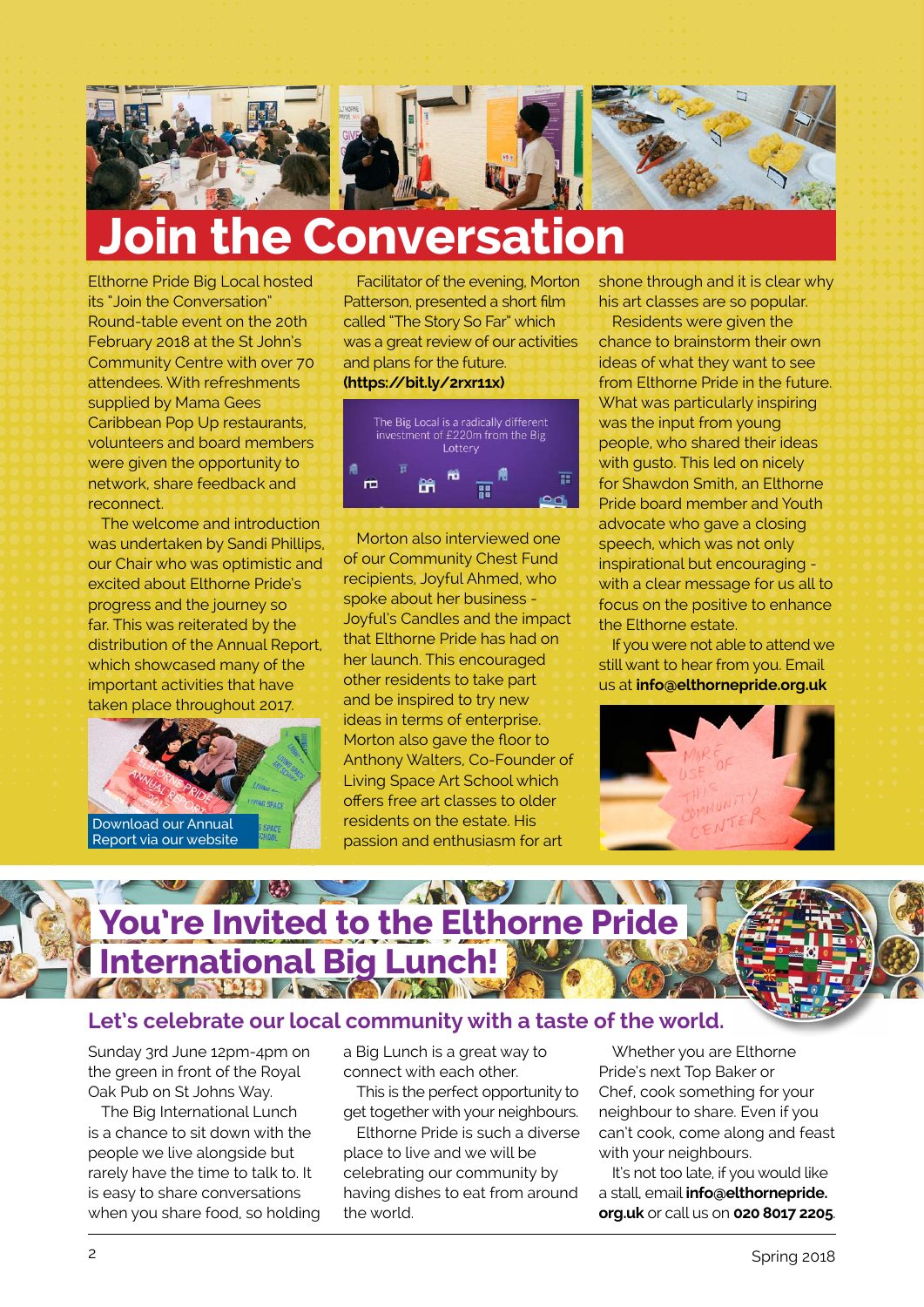## **Joyful's Bespoke Candles**

Elthorne Pride has given me the opportunity to turn my hobby into a business. I do Henna designs and make candles which I sell on the market my first time was on Archway Market and it was amazing.

My inspiration behind the business comes from a place of joy as it was a hobby originally (and still is) - I taught myself how to make candles and do henna. To be able to sell my products to people on the market has been really exciting.

In the future I would love to advertise more across social media and promote my business more. I am still learning so much about being an entrepreneur so I will take my time. Sandi and Bob (from Elthorne Pride) have really helped me - I would never have done this without Elthorne Pride.



An Elthorne Pride resident who has been taking part in our Enterprise initiatives.

I am really happy, Elthorne Pride has done a lot for me - the future is very promising and exciting.

### **Funding for Solar Energy and Energy Saving workshops**



We are always looking for ways to improve the environment and save our residents money. In January we teamed up with Power Up North London, a local community benefit society, and successfully applied for a grant of £2,500 from Islington Council's Community Energy Fund. This grant, which will be matched by Elthorne Pride, will enable us to explore the feasibility of putting PV solar panels on more roofs in the Elthorne Pride estate. Our objective will be the generation of clean solar electricity to supply the communal areas of the estate, reducing costs

and carbon emissions. We will investigate the technical solutions and options for supplying individual flats over time.

We also have funding to run at least four free energy saving workshops between May 2018 and June 2019. These will be interactive and fun opportunities to learn about your electricity bill and the opportunities you have to save energy in your households. Solar energy and how it works will also be explored. So look out for leaflets on the workshops in the coming weeks, and do take the time to attend one of them as there will be lots of giveaways. If you have any suggestions, would like some more information, and/or get involved please contact us by email: **[info@elthornepride.org.uk](mailto:info@elthornepride.org.uk)** or Tel: **020 8017 2205**

# **News**



### **ART FLOWS IN THE VEINS II:**

The Fruits series, was the theme of the second brief for the oil painting programme run by Living Space Art School, led by artist-tutor and co-founder of Living Space Art School, Anthony Walters. Each oil painting artistic brief is delivered over a period of 12 weeks - broken down into 8 weeks to complete the painting brief and 4 weeks to produce the Art Pop-up event and showcase, which took place on the 25th April at Caxton House.

For this programme Living Space Art School worked in collaboration with Caxton House Community Centre and Elthorne Pride Big Local.

In their first pop-up the team and founders of Living Space Art School introduced the concept 'Art Flows in the Veins' as recognition that they view art as an integral part of the human make-up. They also believe that the spirit of art dwells in us all, but it takes courage to awaken it and express it.

For the second Art Popup they have explored the theme Fruit; where fruit is used as a metaphor to signify the well-being that comes from including art into your everyday lifestyle. All art works on view at the Art Popup event have been created by Older Adult learners who are studying the discipline of oil painting for the first time in their adult lives.

For further info email us **[livingspace.artschool@](mailto:livingspace.artschool@
gmail.com) [gmail.com](mailto:livingspace.artschool@
gmail.com)**